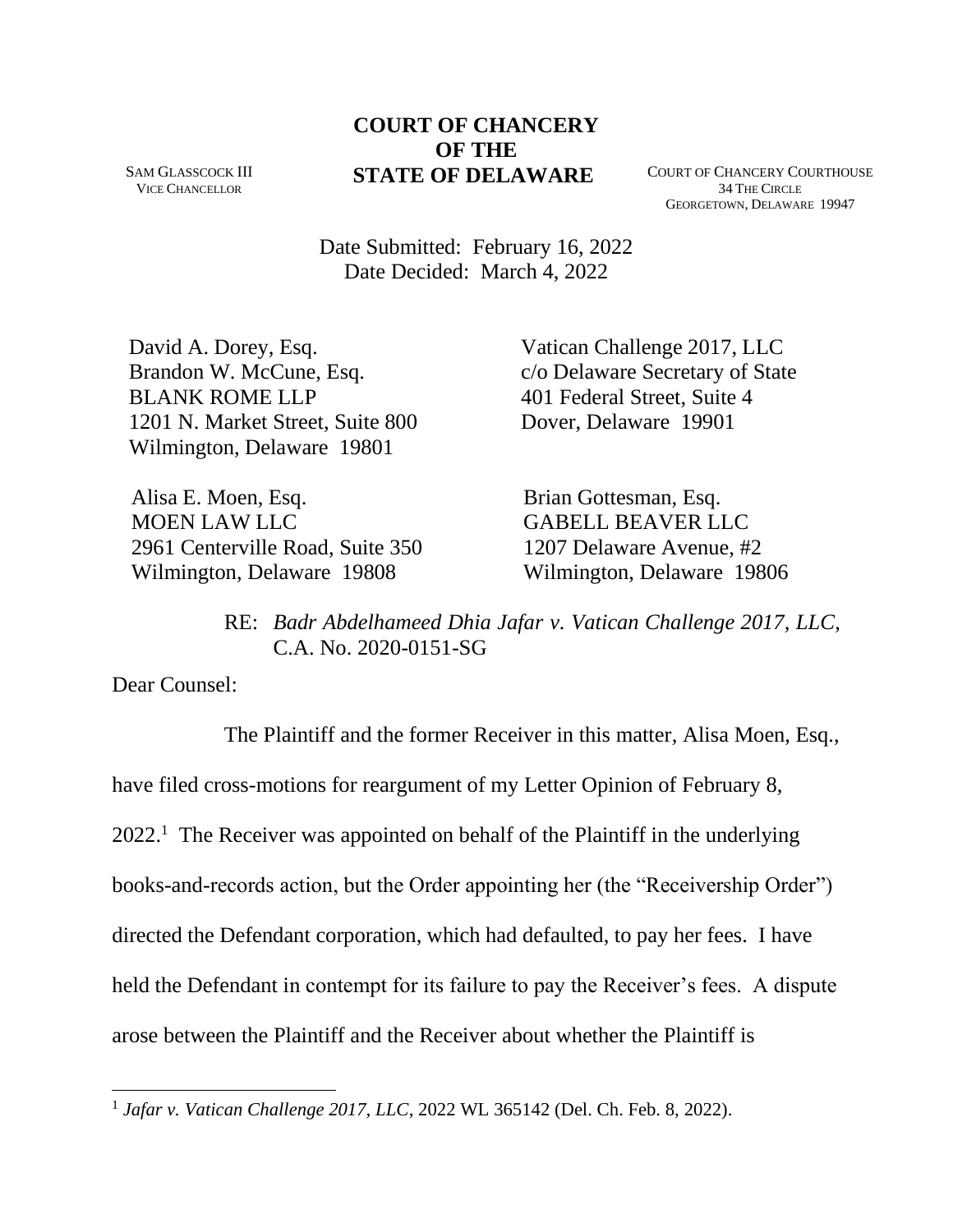responsible for those fees in light of the failure of the Defendant to comply. The Receiver moved to compel the Plaintiff to pay her fees (the "Fee Motion"). In the Letter Opinion, I found that the Plaintiff was responsible for the Receiver's fees incurred pursuant to her role in this matter, but not for fees-on-fees; that is, not for the cost of attempting to collect her fees and costs from the Plaintiff, including by litigating the Fee Motion.<sup>2</sup>

The Plaintiff's Motion for Reconsideration<sup>3</sup> (the "Plaintiff's Motion") asks me to reconsider my holding in the Letter Opinion that the Plaintiff is responsible for the Receiver's fees incurred in this matter. In the Receiver's "Motion for Clarification and Reconsideration"<sup>4</sup> (the "Receiver's Motion"), the Receiver seeks her legal fees in connection with litigation over whether the Plaintiff should be responsible for her substantive fees. For the reasons below, I find that neither party has articulated grounds for reargument.

In the Fee Motion, the Receiver alleged litigation misconduct against her on the part of the Plaintiff, which I found insufficient to justify shifting fees-on-fees under the American Rule that each party should bear its own fees. In the Receiver's Motion, the Receiver clarifies that she was not citing bad faith litigation to avoid the American Rule, but instead in an attempt to shift the costs of the fee

<sup>2</sup> *Jafar*, 2022 WL 365142, at \*4–6.

 $3$  Actually, a motion for reargument under Court of Chancery Rule 59(f).

 $4$  Again, a motion for reargument under Rule 59(f).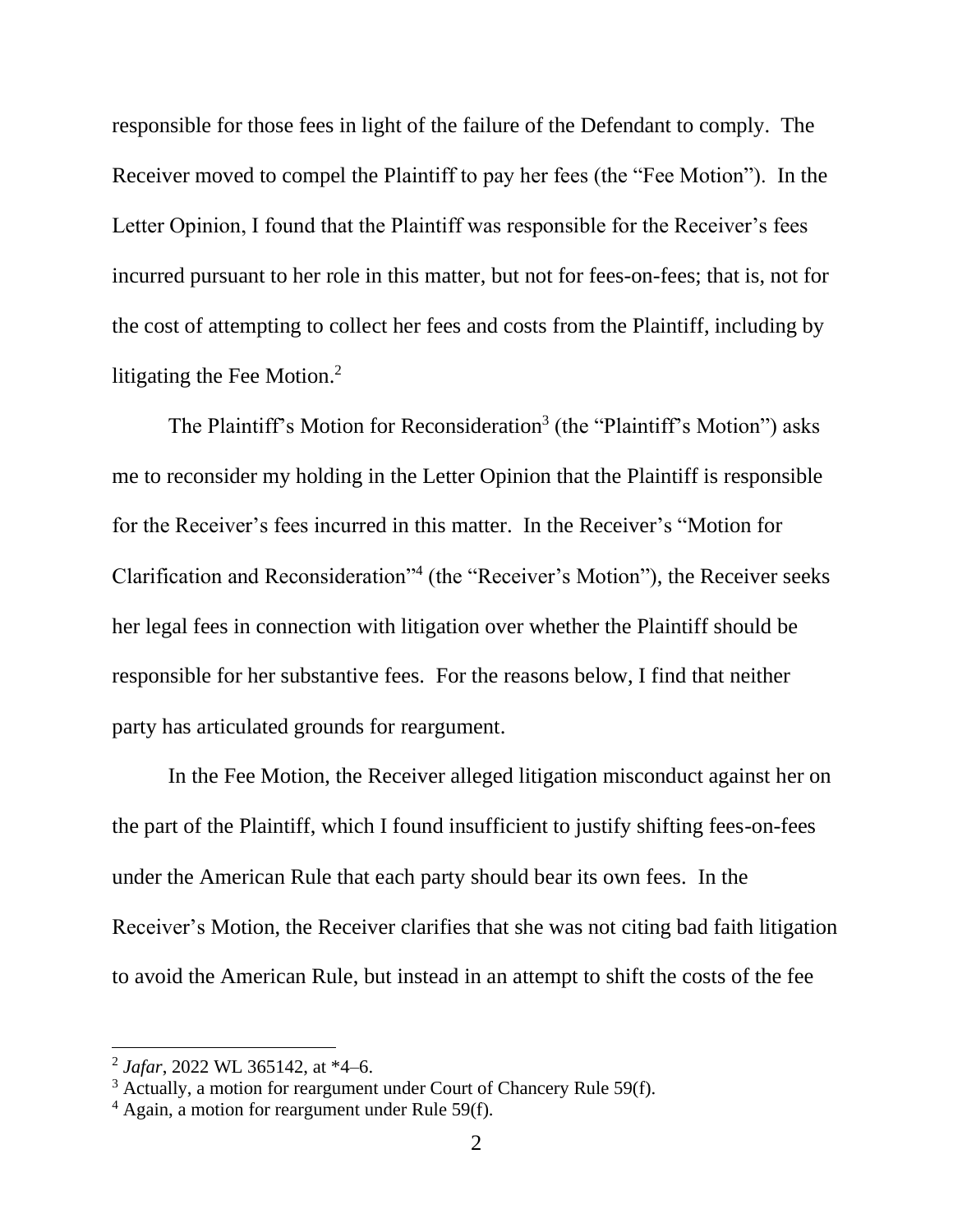litigation from the Plaintiff to Plaintiff's *Counsel.* I considered the allegations of litigation misconduct and found it insufficient to shift fees, however; this applies to both Plaintiff and its Counsel. As I pointed out in the Letter Opinion, nothing therein relieved the Defendant from its obligation to compensate the Receiver, including her fees-on-fees as appropriate.

The Receiver's main point in the Receiver's Motion appears to be that she was not a litigant, but instead an officer of the Court who deserved payment. I agree, and ordered payment, after a finding of contempt, against the Defendant. The question before me on the Fee Motion, however, was whether the Plaintiff must pay the Receiver's fees *despite* the fact that my Orders had placed responsibility for payment of the Receiver on the Defendant, and *not* the Plaintiff. For all the reasons in the Letter Opinion, I found that equity so required. However, in that dispute over fees, the Plaintiff and the Receiver were in a litigation posture, as demonstrated by the Fee Motion, and as reflected by the Receiver's assertion that she has incurred almost \$42 *thousand dollars*<sup>5</sup> in this litigation to recoup \$96,768.60 in substantive fees. For the reasons set out in the Letter Opinion, equity does not support shifting this cost to the Plaintiff.

<sup>&</sup>lt;sup>5</sup> As explained below, this may include fees incurred in an attempt to cause the Defendant to comply with the Receivership Order, which are payable by the Plaintiff.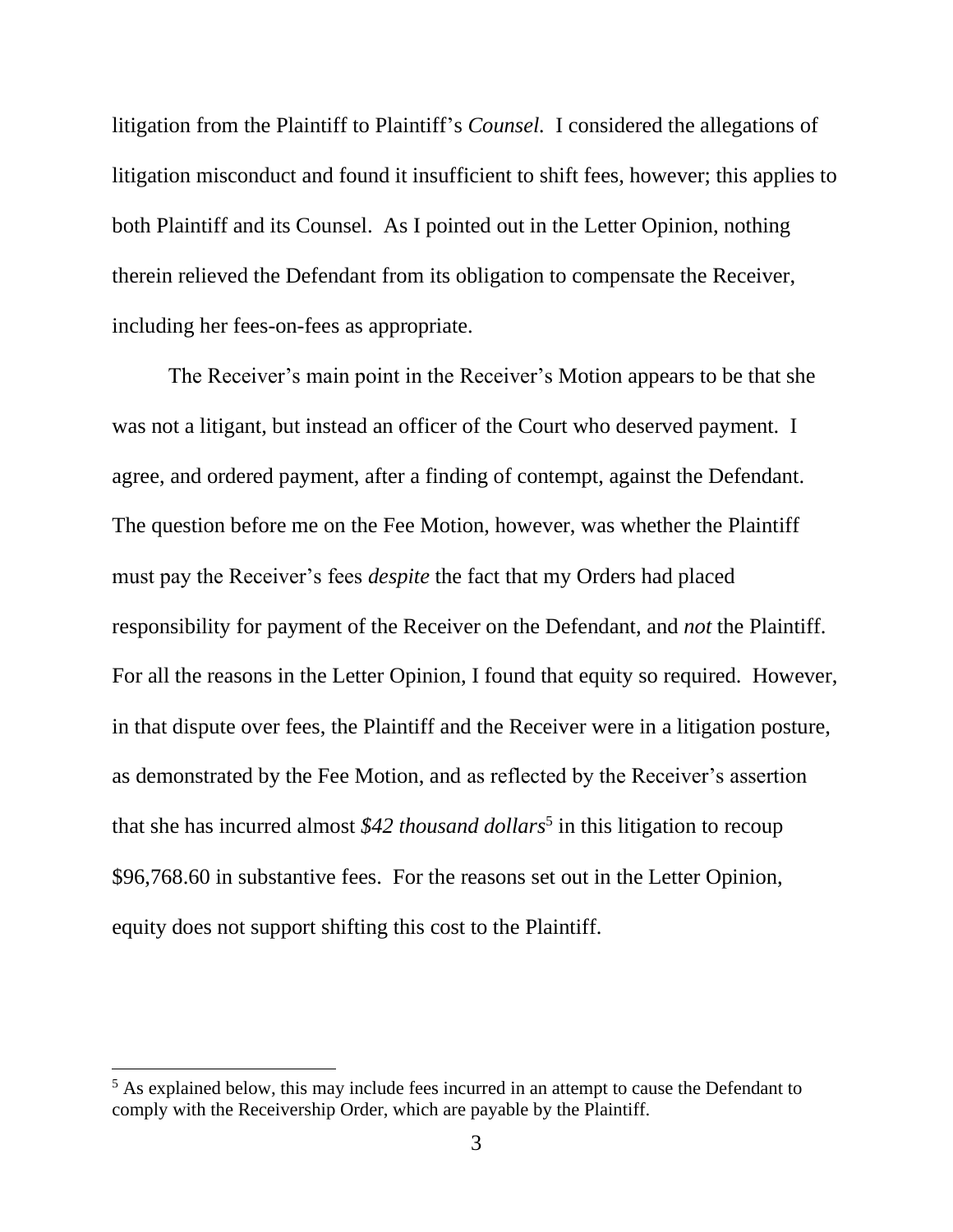Motions for reargument are designed to remedy a situation where the Court has misunderstood a material fact, or misapplied established law, in a way that affected the outcome of a decision.<sup>6</sup> As neither is present here, the Receiver's Motion is DENIED to the extent that it seeks reargument.

I note that the Receiver's duties under the Receivership Order involved enforcing compliance with the Receivership Order itself, including the Defendant's obligation under the Receivership Order to pay her fees and costs.<sup>7</sup> Accordingly, although the fees and costs incurred by the Receiver in attempting to collect her fees in this matter from *the Plaintiff* are fees-on-fees subject to the American Rule, any fees and costs incurred by the Receiver in attempting to collect from *the Defendant* fall within the scope of her receivership duties, for which the Plaintiff is responsible. In the Letter Opinion, I noted that it was unclear whether certain of the Receiver's fees and costs, such as those incurred in connection with a "mediation statement," were fees-on-fees or fees and costs incurred in connection with the Receiver's duties in this matter.<sup>8</sup> To the extent that they were incurred in attempting to collect from the Plaintiff, they are fees-on-fees subject to the American Rule, and I decline to shift them to the Plaintiff. To the extent they were incurred in attempting to collect from the Defendant, they were incurred pursuant

<sup>6</sup> *Feuer v. Zuckerberg*, 2021 WL 5174098, at \*1 (Del. Ch. Nov. 8, 2021).

<sup>7</sup> Order ¶¶ 1, 5, Dkt. No. 21.

<sup>8</sup> *Jafar*, 2022 WL 365142, at \*6.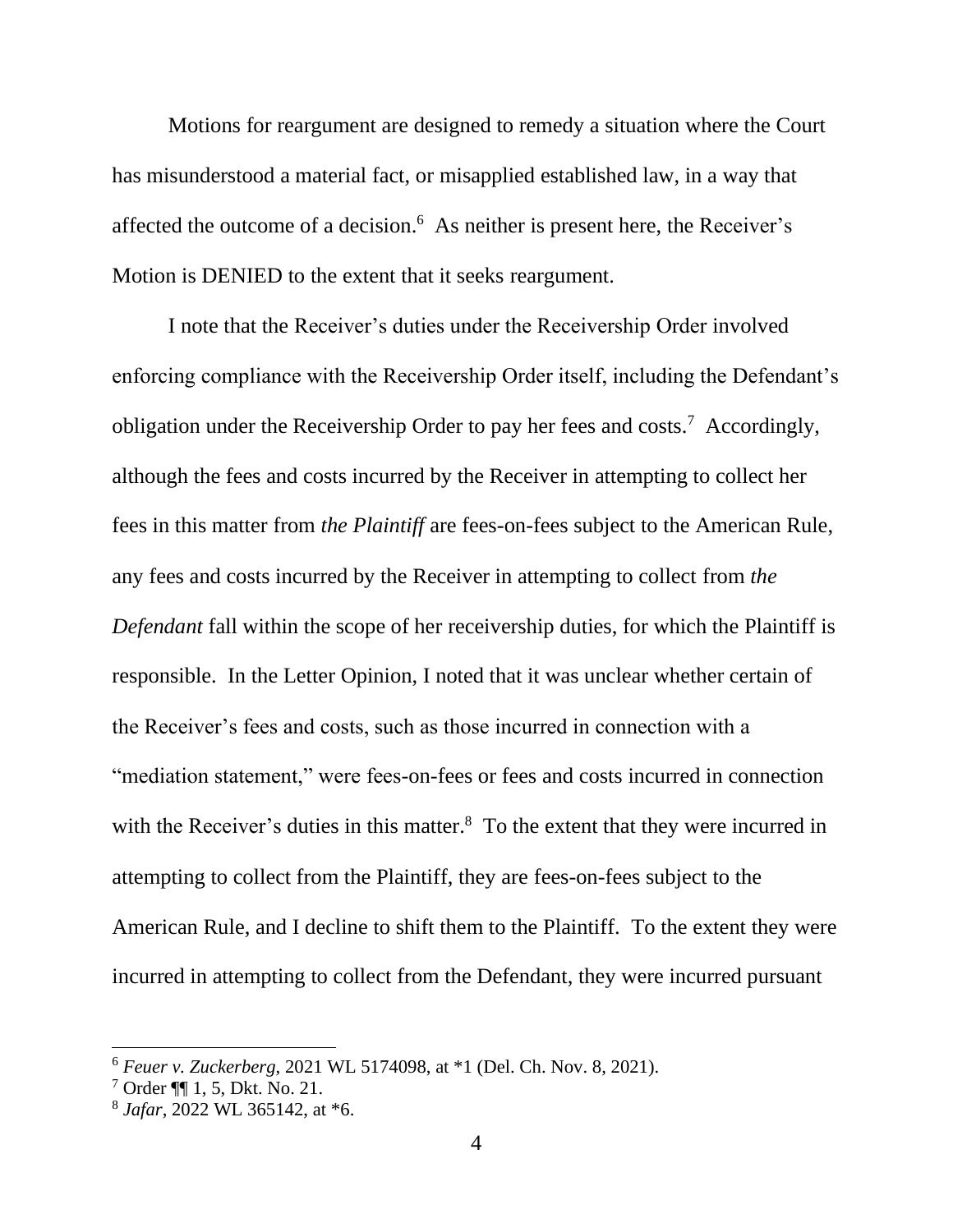to the Receivership Order, and equity requires the Plaintiff to pay them. Accordingly, the Receiver's Motion for clarification is GRANTED to the extent that this paragraph serves to clarify the Letter Opinion.

As to the Plaintiff's Motion, the Plaintiff merely repeats the same arguments he made in opposition to the Fee Motion: that the Receiver's fees are unreasonable, and should be borne by the Defendant, or the Defendant's manager personally. I rejected those arguments in the Letter Opinion. Where a motion for reargument "merely rehashes arguments already made by the parties and considered by the Court when reaching the decision from which reargument is sought, the motion must be denied."<sup>9</sup> Accordingly, the Plaintiff's Motion is DENIED. To the extent that the Plaintiff's Motion seeks a stay of the order enforcing the Letter Opinion, and this opinion, that request is DENIED.

For the forgoing reasons, the Receiver's Motion is GRANTED IN PART and DENIED IN PART. The Plaintiff's Motion is DENIED. As required by the Letter Opinion, the Receiver has filed an updated affidavit of her fees and costs incurred in this matter, excluding (i) fees-on-fees and (ii) fees incurred after September 2, 2021, along with an accompanying proposed order. To the extent

<sup>9</sup> *Zuckerberg*, 2021 WL 5174098, at \*1 (quoting *Wong v. USES Holding Corp.*, 2016 WL 1436594, at \*1 (Del. Ch. Apr. 5, 2016)).